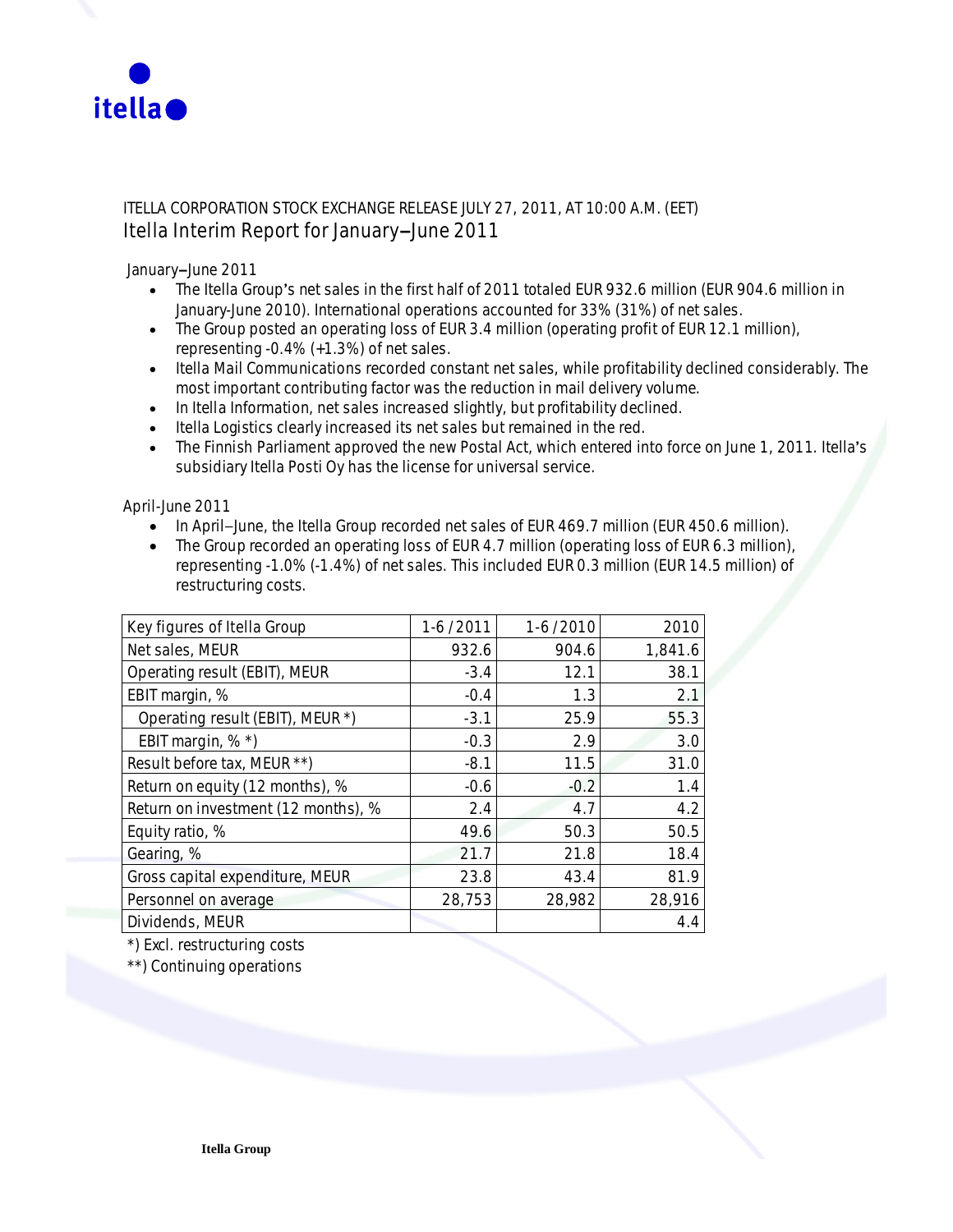**Jukka Alho, President and CEO:**

*gItellas profitability in JanuarymJune was clearly unsatisfactory, and the result was below the target. Compared with last year, the main difference is the sharp reduction in the profitability of basic postal operations in Itella Mail Communications.*

*The digitalization of communication affected the delivery volumes of magazines and newspapers faster than expected. Compared with many other countries, letter volumes are still high in Finland, but the increased popularity of second class letters has considerably reduced income and profitability. On a positive note, the continuous growth of distance selling has increased the delivery volumes of parcels.*

*Itella Logistics still recorded a loss, despite a good increase in net sales. Particularly in Finland, net sales and profitability have developed positively. There is a considerable need for improvement of profitability in Sweden, Denmark, and Russia. In Russia, net sales have developed well, and in the Moscow area the warehouse utilization rate is back at a healthy level. The logistics market in the Moscow area is approaching a situation where demand exceeds capacity. Other parts of Russia are only just starting to recover from the financial crisis.*

*Itella Information is going through a strategically significant stage of development, with the focus of business increasingly shifting to offering outsourcing solutions for financial administration. Profitability was burdened by structural changes in business and a general downward trend of printed invoices.*

*The structural change of postal operations will require forceful cost control measures. Therefore, we must view all operations with a critical eye and also consider divesting. In order to guarantee efficient postal services throughout Finland, we must adjust the number of personnel to match customer demand.*

*The question of financing universal service was left open in the new Postal Services Act, to be decided on later. Even faster than expected, we are approaching the day when todays level of nationwide postal services can no longer be maintained solely with fees paid by customers. Political decisions will be necessary then: is it acceptable to adjust the service level to the income from customers, or will the postal services partly be financed with taxes?u*

APPENDICES Itella's full Interim Report

FURTHER INFORMATION Tuija Soanjärvi, CFO, tel. +358 20 45 20907, tuija.soanjarvi@itella.com

DISTRIBUTION NASDAQ OMX Helsinki Key media http://www.itella.com/financials

FINANCIAL CALENDER 2011 Interim Report for January-September on Wednesday October 26.

PHOTOGRAPHS AND LOGOS www.itella.com/media

*Itella Group provides solutions for managing information and product flows. Itella operates in mail communication, information logistics and logistics in Europe and Russia. Net sales in 2010 amounted to EUR 1,842 million. The number of staff is about 28,000. Corporate services are delivered under the Itella brand, while the Posti brand is used for services targeted at consumers in Finland. More information is available online at www.itella.fi/group/english.*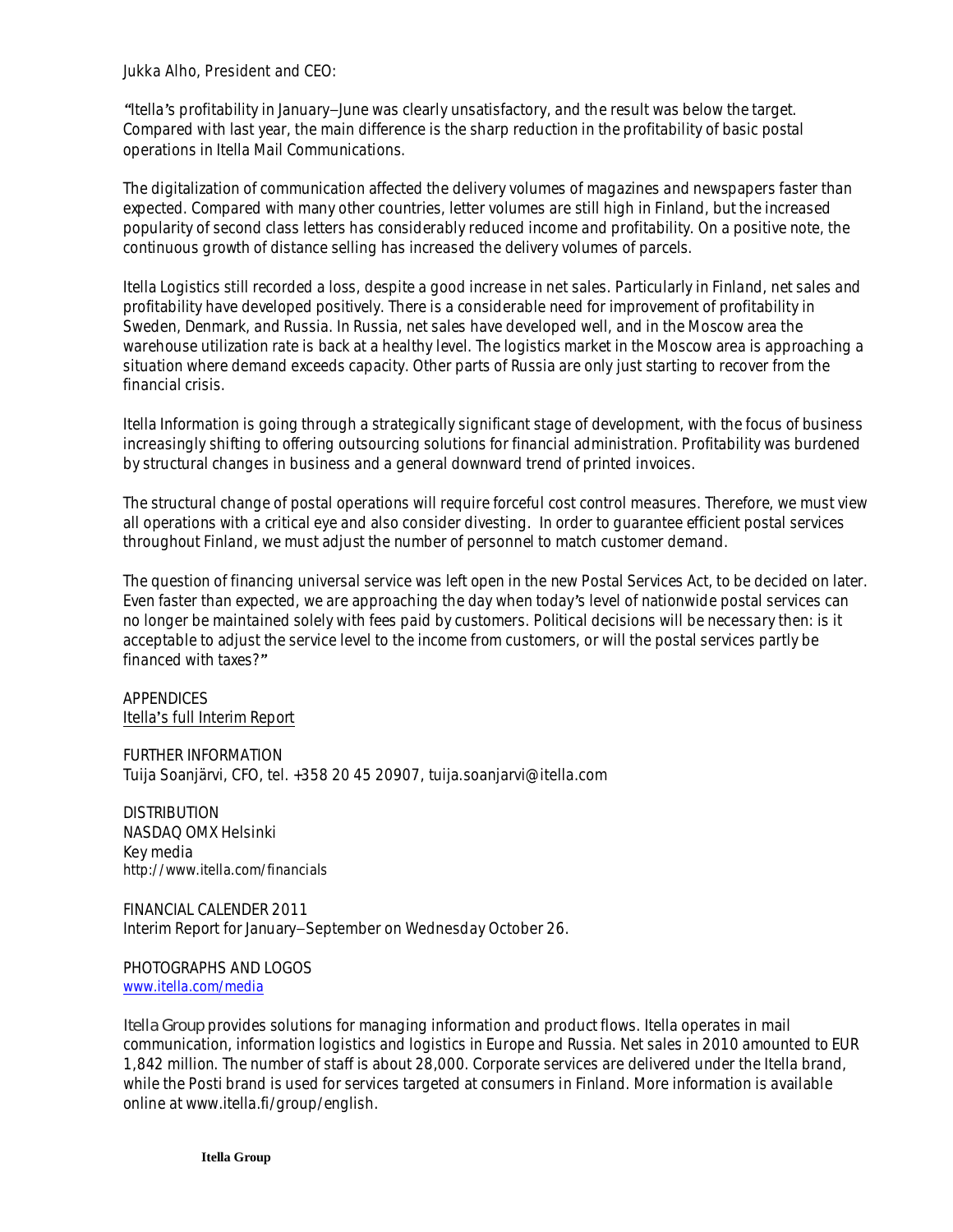# **Interim Report for January-June 2011**

### **Operating environment**

The operating environment of Itella's business groups has been described in the financial statements for 2010. No substantial changes were seen in the operating environment during the period.

The new Postal Act entered into force in Finland on June 1, 2011. In the new Act, universal service products are specified more clearly than before, and they are now VAT-exempted. The main principles of the universal service obligation remained basically the same. The Finnish Ministry of Transport and Communication established a working group to work on questions relating to the financing of universal services. The group's work will continue until spring 2012. The new Act requires the infrastructure of postal operations to be opened to competing postal service companies, including the postal code system and the address register. Itella continues to be the only designated universal service provider in Finland, and the license is held by the subsidiary Itella Posti Oy.

Net sales and financial performance in April-June 2011

The Itella Group posted net sales of EUR 469.7 million in April-June (EUR 450.6 million in April-June 2010). The Group recorded an operating loss of EUR 4.7 million (operating loss of EUR 6.3 million), representing -1.0% (-1.4%) of net sales. The operating result included EUR 0.3 million (EUR 14.5 million) of restructuring costs. Result before taxes was EUR -6.4 million (EUR -5.6 million).

Net sales and financial performance in January-June 2011

Itella Group's net sales in the first half of 2011 rose by 3.1%, amounting to EUR 932.6 million (EUR 904.6) million in January-June 2010). In local currencies, the increase in net sales was 2.6%. Acquisitions had no impact on net sales performance. Net sales increased in all business groups. The increase was 0.9% in Finland and 7.9% in other countries. International operations accounted for 33% (31%) of net sales.

In January-June, the Group posted an operating loss of EUR 3.4 million (operating profit of EUR 12.1 million), representing -0.4% (1.3%) of net sales. In 2010, operating profit for the period was taxed by restructuring costs of EUR 13.8 million. Operating profit decreased in Itella Information and Itella Mail Communications. In Itella Logistics, operating loss remained on the level of the previous year.

The Group's net financing costs were EUR -4.6 million (EUR -0.6 million). Net financing costs in 2010 were improved by a EUR 3.4 million revaluation gain from an interest rate swap. From January 1, 2011, Itella has been applying fair value hedge accounting to this interest rate swap, which means that changes in fair value have no material effect on net financing costs.

The result of continuing operations after financial items was EUR -8.1 million (EUR 11.5 million). Income tax for continuing operations totaled EUR 5.4 million (EUR 10.7 million). The result for discontinued operations included a EUR 0.6 million impairment of assets classified as held for sale.

The Group recorded a net loss of EUR 14.2 million for the period (net profit of EUR 0.8 million).

Return on equity (rolling 12 months) was -0.6% (-0.2%).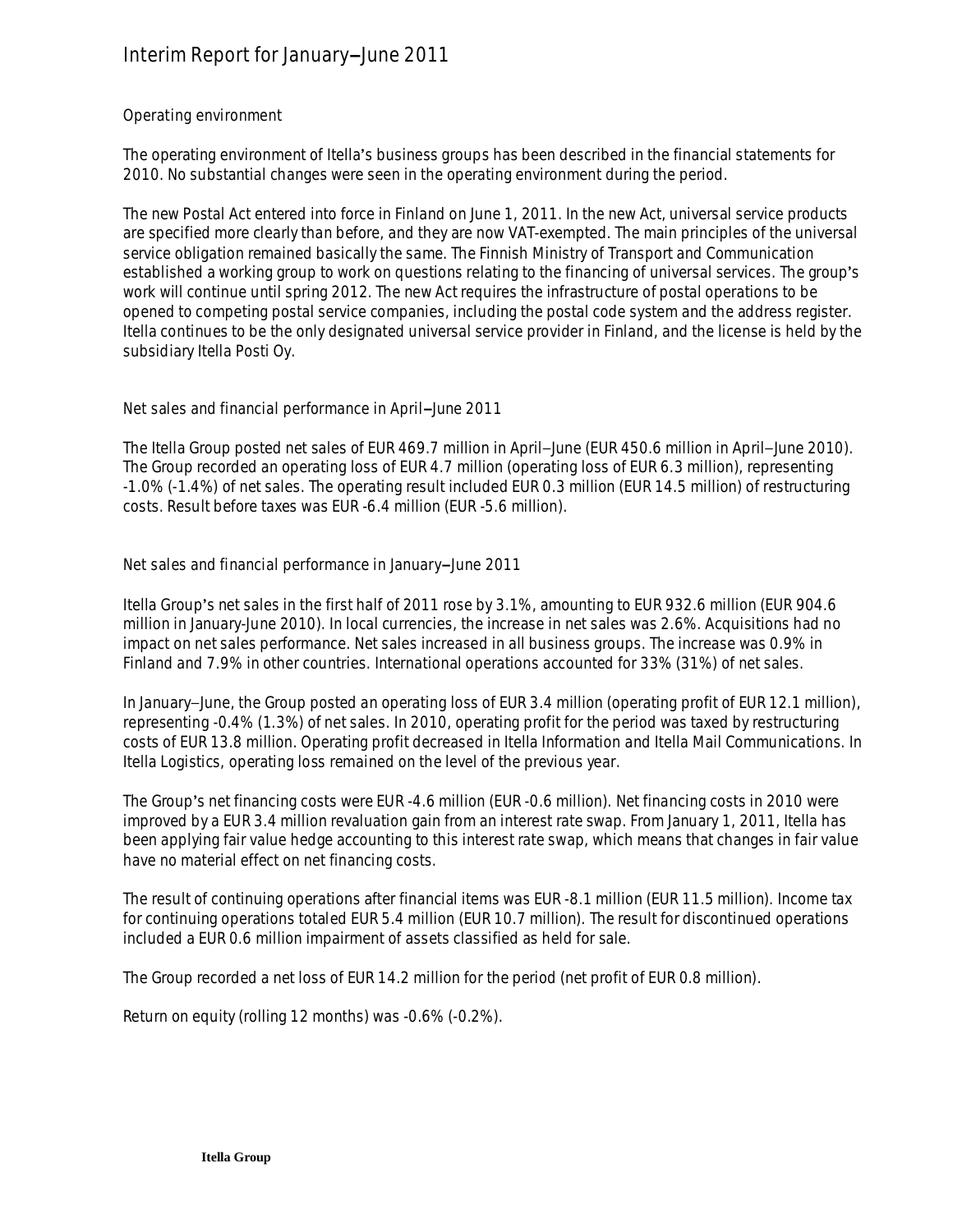## **Itella Mail Communications**

Itella Mail Communications recorded net sales of EUR 566.3 million in January–June (EUR 565.9 million), up by 0.1%.

A shift from first class letters to second class letters was seen in the period, but electronic substitution caused a decrease in the total volume of addressed items. The volume of unaddressed deliveries fell, due to tough competition. However, parcel service deliveries continued to increase.

In January-June, delivery volumes of mail items developed as follows compared with the corresponding period in 2010:

- 1st class letters -13%
- 2nd class letters +8%
- $\bullet$  Addressed direct marketing  $+1\%$
- Addressed letters, total -1%
- Unaddressed direct marketing -9%
- Newspapers -5%
- Magazines-7%
- $\bullet$  Parcels +7%

In Itella Mail Communications, operating result fell by 47.4% to EUR 10.3 million (EUR 19.6 million). The EBIT margin was 1.8% (3.5%). In 2010, the result for the period was taxed by a restructuring provision of EUR 13.6 million. Even though the total volume of addressed letter deliveries remained nearly unchanged, profitability was weakened by a lower average price and the rigidity of the cost structure. Postal operations are largely based on fixed costs, which are not very flexible to respond to changes in demand. In January–June, fixed costs continued to rise, causing much pressure for price increases. Performance in the first part of the year was also weakened by the postponement of increases in postages. This, in turn, was partly due to the fact that the new Postal Act entered into force later than originally planned.

## **Itella Information**

In Itella Information, net sales remained stable, amounting to EUR 136.0 million (EUR 131.7 million) and showing an increase of 3.3% year-on-year. Net sales picked up in all product lines mainly in the Nordic countries and central Eastern Europe. Net sales fell in the Baltic countries and Germany, mostly due to the development of printing volume.

The business group's operating result fell by 51.0% to EUR 3.6 million (EUR 7.3 million), representing 2.6% (5.6%) of net sales. Profitability weakened mainly because of tough competition.

At the beginning of April, the German company NewSource GmbH was acquired as part of Itella Information. Acquisition of OpusCapita Group Oy was announced at the end of the period. The acquisition took place at the beginning of July, after which OpusCapita is included in the figures of Itella Information. OpusCapita's net sales in 2010 were nearly EUR 17.5 million, and it has 134 employees. At the turn of June-July, Itella Information signed two important financial administration outsourcing agreements in Sweden and Norway. Based on these agreements, altogether 51 financial administration professionals will join Itella Information.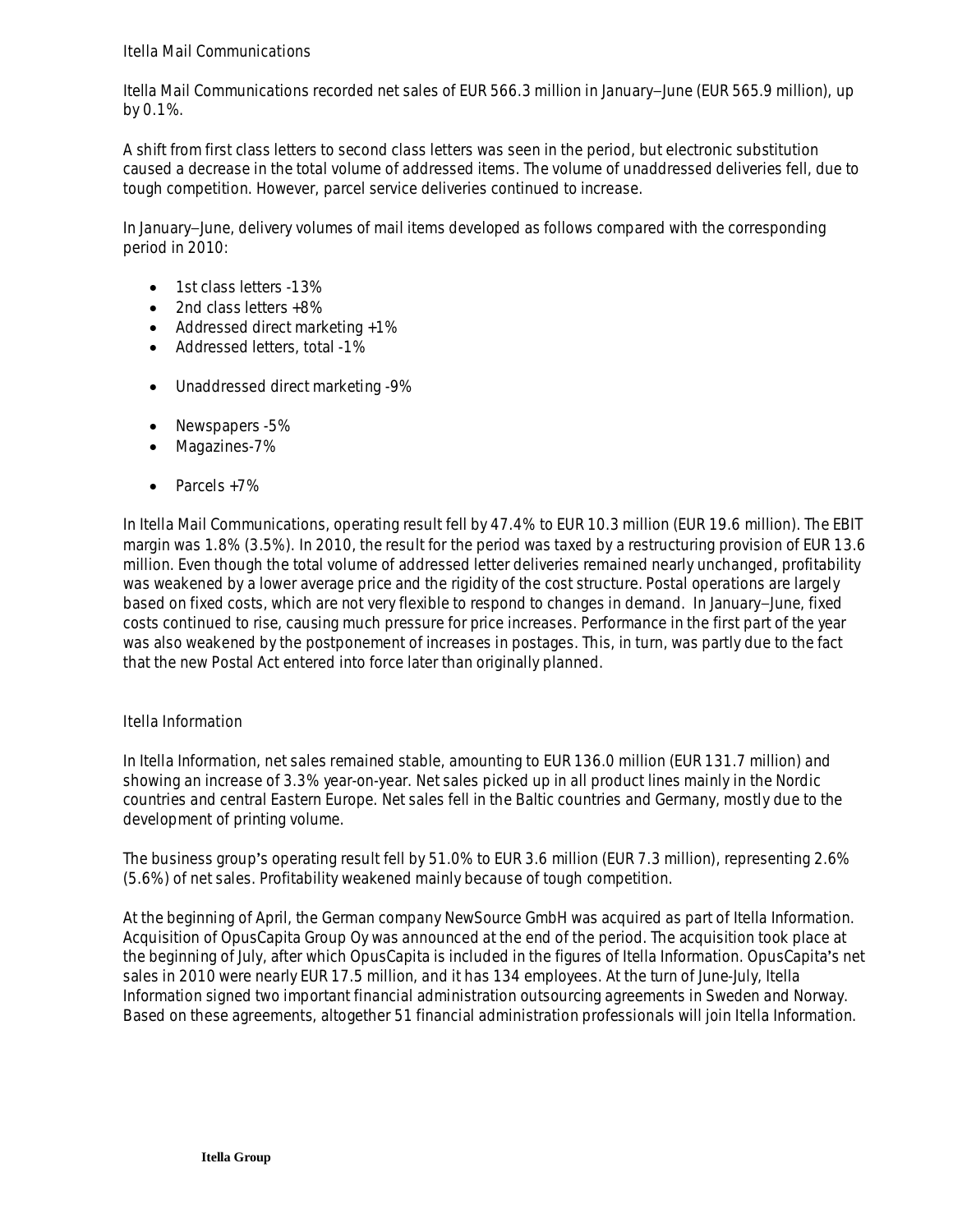## **Itella Logistics**

In the first half of the year, net sales in Itella Logistics rose by 10.6% to EUR 357.1 million (EUR 322.8 million). Net sales increased in all product lines and nearly all countries of operation. Only in Denmark did net sales fall slightly.

Itella Logistics recorded a loss of EUR 8.8 million (a loss of EUR 8.6 million), representing -2.5% (-2.7%) of net sales. As a result of increased net sales, profitability improved, particularly in the Express and Air&Sea product lines. However, Road Freight and Contract Logistics were still in the red. Volumes developed favorably in Russia, for example, but there are still pressures for price increases and improvement of operational efficiency. The market conditions were challenging, particularly in Sweden and Denmark, where the Road Freight product line increased its losses. The Contract Logistics product line improved its performance in Finland, Estonia, and Sweden.

In the second quarter, Itella started to build a new service warehouse in Orimattila, Finland, to be completed in June 2013. The total investment amounts to more than EUR 60 million, of which nearly EUR 10 million has been invested in projects already completed.

| Key Figures of Business Groups, MEUR              | $1-6/2011$ | $1-6/2010$ | Change   |
|---------------------------------------------------|------------|------------|----------|
| Net sales                                         |            |            |          |
| <b>Itella Mail Communications</b>                 | 566.3      | 565.9      | 0.1%     |
| Itella Information                                | 136.0      | 131.7      | 3.3%     |
| Itella Logistics                                  | 357.1      | 322.8      | 10.6%    |
| Other activities                                  | 29.8       | 30.1       | $-0.9%$  |
| Intra-Group sales                                 | $-156.6$   | $-145.9$   | 7.3%     |
| Itella Group                                      | 932.6      | 904.6      | 3.1%     |
|                                                   |            |            |          |
| Operating result (EBIT)                           |            |            |          |
| <b>Itella Mail Communications</b>                 | 10.3       | 19.6       | $-47.4%$ |
| Itella Information                                | 3.6        | 7.3        | $-51.0%$ |
| Itella Logistics                                  | $-8.8$     | $-8.6$     | $-2.6%$  |
| Other activities                                  | $-8.6$     | $-6.4$     | $-35.1%$ |
| Itella Group                                      | $-3.4$     | 12.1       |          |
|                                                   |            |            |          |
| Operating result (EBIT) excl. restructuring costs |            |            |          |
| <b>Itella Mail Communications</b>                 | 10.3       | 33.2       | $-68.9%$ |
| Itella Information                                | 3.9        | 7.3        | $-46.9%$ |
| Itella Logistics                                  | $-8.8$     | $-8.5$     | $-3.8%$  |
| Other activities                                  | $-8.6$     | $-6.3$     | $-37.2%$ |
| Itella Group                                      | $-3.1$     | 25.9       |          |
|                                                   |            |            |          |
| EBIT margin, %                                    |            |            |          |
| <b>Itella Mail Communications</b>                 | 1.8%       | 3.5%       |          |
| Itella Information                                | 2.6%       | 5.6%       |          |
| Itella Logistics                                  | $-2.5%$    | $-2.7%$    |          |
| Itella Group                                      | $-0.4%$    | 1.3%       |          |
| Itella Group excl. restructuring costs            | $-0.3%$    | 2.9%       |          |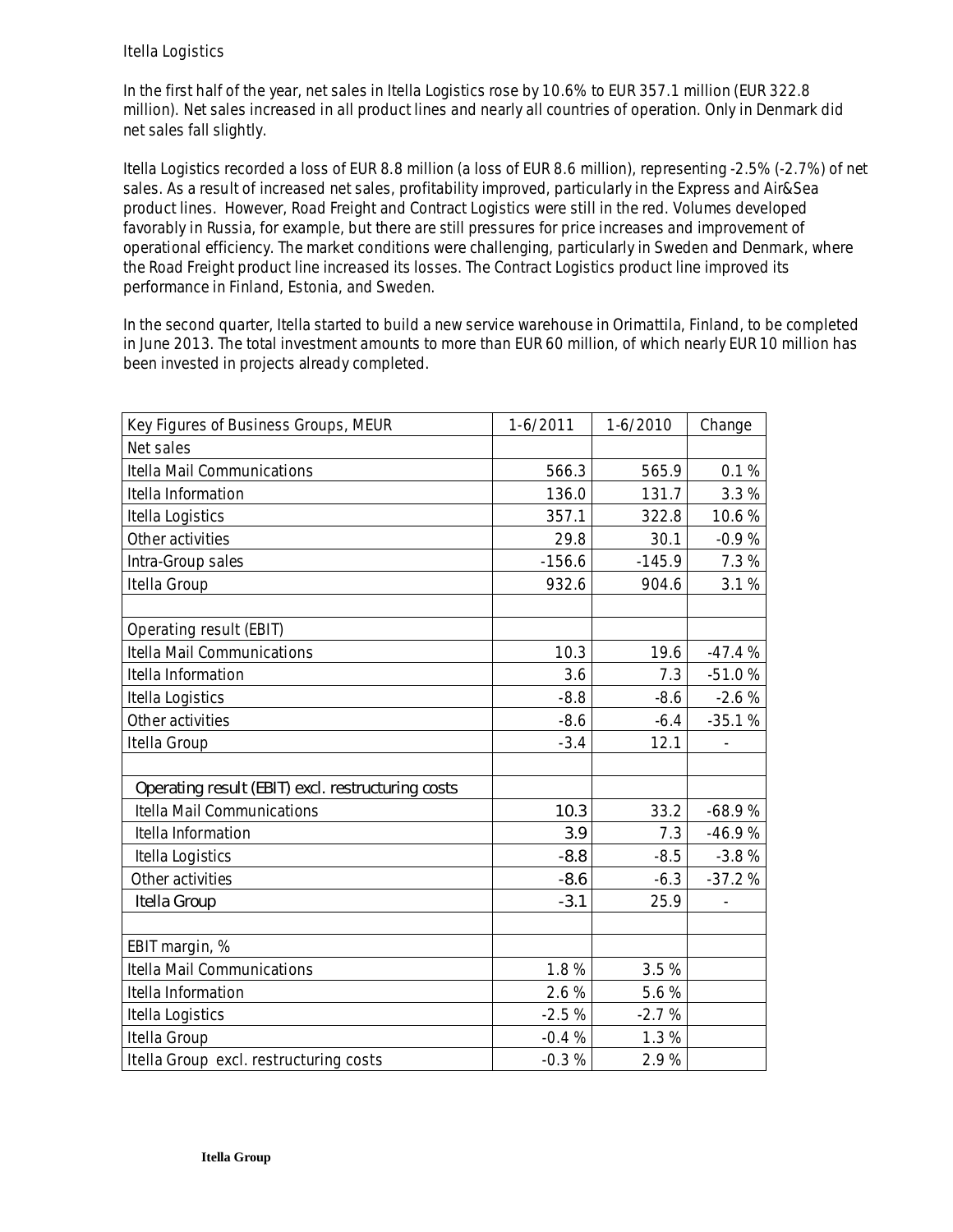**Financial position and capital expenditure**

Consolidated cash flow from operating activities before capital expenditure fell to EUR 7.4 million (EUR 19.8 million).

Capital expenditure amounted to EUR 21.2 million (EUR 43.4 million). A total of EUR 2.6 million was spent on acquisitions during the period. The amount includes the advance payment for OpusCapita Group Oy (no investments in acquisitions were made in the corresponding period in 2010).

At the end of June, liquid assets stood at EUR 133.8 million (EUR 144.0 million), and undrawn committed credit facilities totaled EUR 120.0 million (EUR 200.0 million). Commercial papers issued amounted to EUR 53.8 million. The Group's interest-bearing liabilities were EUR 282.5 million (EUR 300.3 million). Equity ratio stood at 49.6% (50.3%) and gearing was 21.7% (21.8%).

## **Human Resources**

|                  | Finland | Other countries |         |         | In total |         |
|------------------|---------|-----------------|---------|---------|----------|---------|
|                  | 02/2011 | 02/2010         | 02/2011 | 02/2010 | 02/2011  | 02/2010 |
| Personnel on     | 22,138  | 21,850          | 6.615   | 7.132   | 28,753   | 28,982  |
| average          |         |                 |         |         |          |         |
| Personnel at end | 23,756  | 23,789          | 6,538   | 6,796   | 30,294   | 30,585  |
| of period        |         |                 |         |         |          |         |

Compared with the end of June in 2010, the average number of personnel increased in Finland by about 300 persons and decreased outside Finland by some 500 persons. The Group's personnel costs increased by EUR 5.2 million during the period, up 1.2% year-on-year. The personnel costs included EUR 0.3 million (EUR 13.8 million) of HR restructuring costs.

At the end of the period, the Group's segments had personnel as follows: Itella Mail Communications 20,499, Itella Information 2,174, Itella Logistics 7,578 and other Group functions 43.

## **Short-term business risks and uncertainties**

Itella Group has an established, comprehensive risk management process, which is described in more detail at Itella's website (www.itella.com/corporategovernance). Risks associated with Itella's business are described in the financial statements for 2010. In addition to these, in 2011 the considerable turbulence and serious disturbances in the finance market have become a strategic market risk which could have an effect on the implementation of Itella's business plans. Moreover, availability of IT development resources and IT competence on all organizational levels have been recognized as a business development risk, as well as the potential to adapt to the digitalization of postal operations and to grasp the business opportunities it offers.

The risks and uncertainty factors associated with Itella's performance are discussed in the interim report under "Outlook for the rest of the year".

## **Changes in corporate structure**

The legal structure of Finnish operations changed on January 1, 2011, when postal operations in Finland were centralized into the new Itella Posti Oy subsidiary. The subsidiary belongs to Itella Mail Communications. At the same time, the Itella Real Estate Oy subsidiary was established. It is responsible for the Group's real estate management in Finland.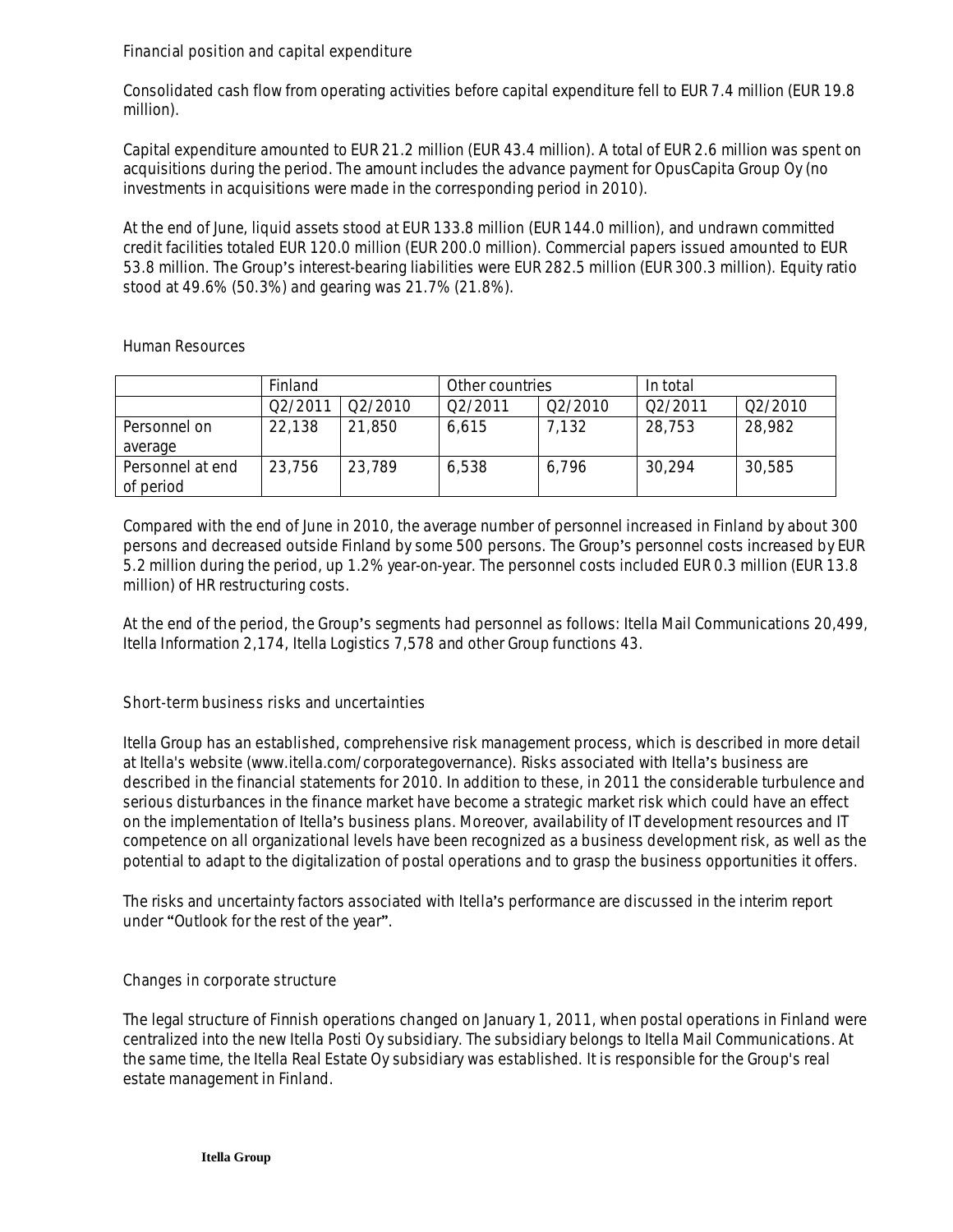NewSource GmbH, acquired on April 1, 2011, and OpusCapita Group Oy, acquired on July 1, 2011, were included in Itella Information.

#### **Seasonal fluctuation**

The Group's business is characterized by seasonal fluctuation. Net sales and operating result (EBIT) do not accumulate evenly throughout the year in the business segments. The first and fourth quarters are typically strong, while the second and third quarters are weaker.

#### **Events after the reporting period**

The Finnish District Court has issued its first decision concerning Itella's contract customers' claim on returning paid VAT amounts. The Court's decision was in favor of Itella. The customers have given notice of their intent to appeal.

#### **Outlook for the rest of the year**

Net sales are expected to increase moderately compared with 2010. Growth is anticipated, particularly outside Finland. It is justified to predict favorable development of volumes, because despite the uncertain economic conditions, national economies are expected to grow in the countries where Itella operates. In Finland, the development of net sales in postal operations is affected by consumers' increasing use of electronic services. This reduces the delivery volumes of addressed items, first class letters in particular. The new Finnish Postal Act is not yet expected to influence the competitive situation and Itella's net sales in 2011.

Operating result (EBIT) for 2011 before possible structural reorganization costs will be lower than operating result for 2010 excluding structural reorganization costs and write-offs. The measures taken to improve productivity and efficiency are not enough to compensate for the cost development, which is why they will remain in focus. Price increases will also be necessary. The efficiency improvement measures to be taken will probably involve structural reorganization costs.

Net cash flow from operating activities is expected to remain below last year's level. Capital expenditure is estimated to remain at the same level as in 2010 or to increase slightly. The volume and timing of investments and acquisitions will be carefully considered.

Helsinki, July 26, 2011

Itella Corporation Board of Directors

**ATTACHMENTS** Key figures of Itella Group Consolidated income statement Consolidated balance sheet Consolidated cash flow statement Statement of changes in shareholders' equity **Notes**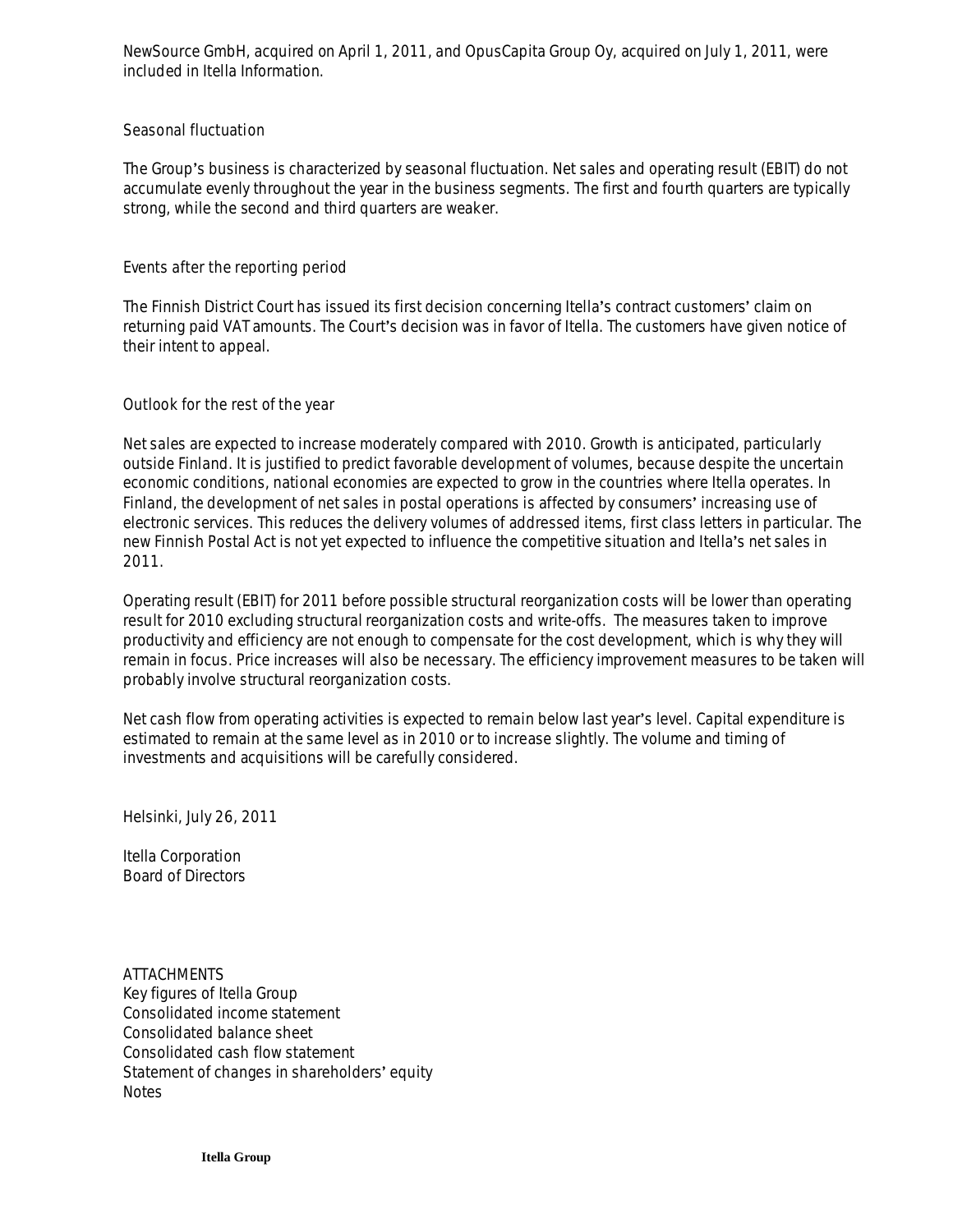# **Interim Report for January-June 2011**

# **Key figures of Itella Group**

|                                           | $4 - 6$ | 4-6    | $1 - 6$ | $1 - 6$ | $1 - 12$ |
|-------------------------------------------|---------|--------|---------|---------|----------|
|                                           | 2011    | 2010   | 2011    | 2010    | 2010     |
| Net sales, MEUR                           | 469.7   | 450.6  | 932.6   | 904.6   | 1,841.6  |
| Operating result (EBIT), MEUR             | $-4.7$  | $-6.3$ | $-3.4$  | 12.1    | 38.1     |
| EBIT margin, %                            | $-1.0$  | $-1.4$ | $-0.4$  | 1.3     | 2.1      |
| Operating result (EBIT), MEUR *)          | $-4.4$  | 8.3    | $-3.1$  | 25.9    | 55.3     |
| EBIT margin, $%$ $*$ )                    | $-0.9$  | 1.8    | $-0.3$  | 2.9     | 3.0      |
| Result before tax, MEUR **)               | $-6.4$  | $-5.6$ | $-8.1$  | 11.5    | 31.0     |
| Return on equity (12 months), %           |         |        | $-0.6$  | $-0.2$  | 1.4      |
| Return on investment (12 months), %       |         |        | 2.4     | 4.7     | 4.2      |
| Equity ratio, %                           |         |        | 49.6    | 50.3    | 50.5     |
| Gearing, %                                |         |        | 21.7    | 21.8    | 18.4     |
| Gross capital expenditure, MEUR           | 12.7    | 24.6   | 23.8    | 43.4    | 81.9     |
| Personnel on average                      | 29,216  | 29,154 | 28,753  | 28,982  | 28,916   |
| Dividends, MEUR                           |         |        |         |         | 4.4      |
| *) Excl. restructuring costs, see notes 2 |         |        |         |         |          |
|                                           |         |        |         |         |          |

\*\*) Continuing operations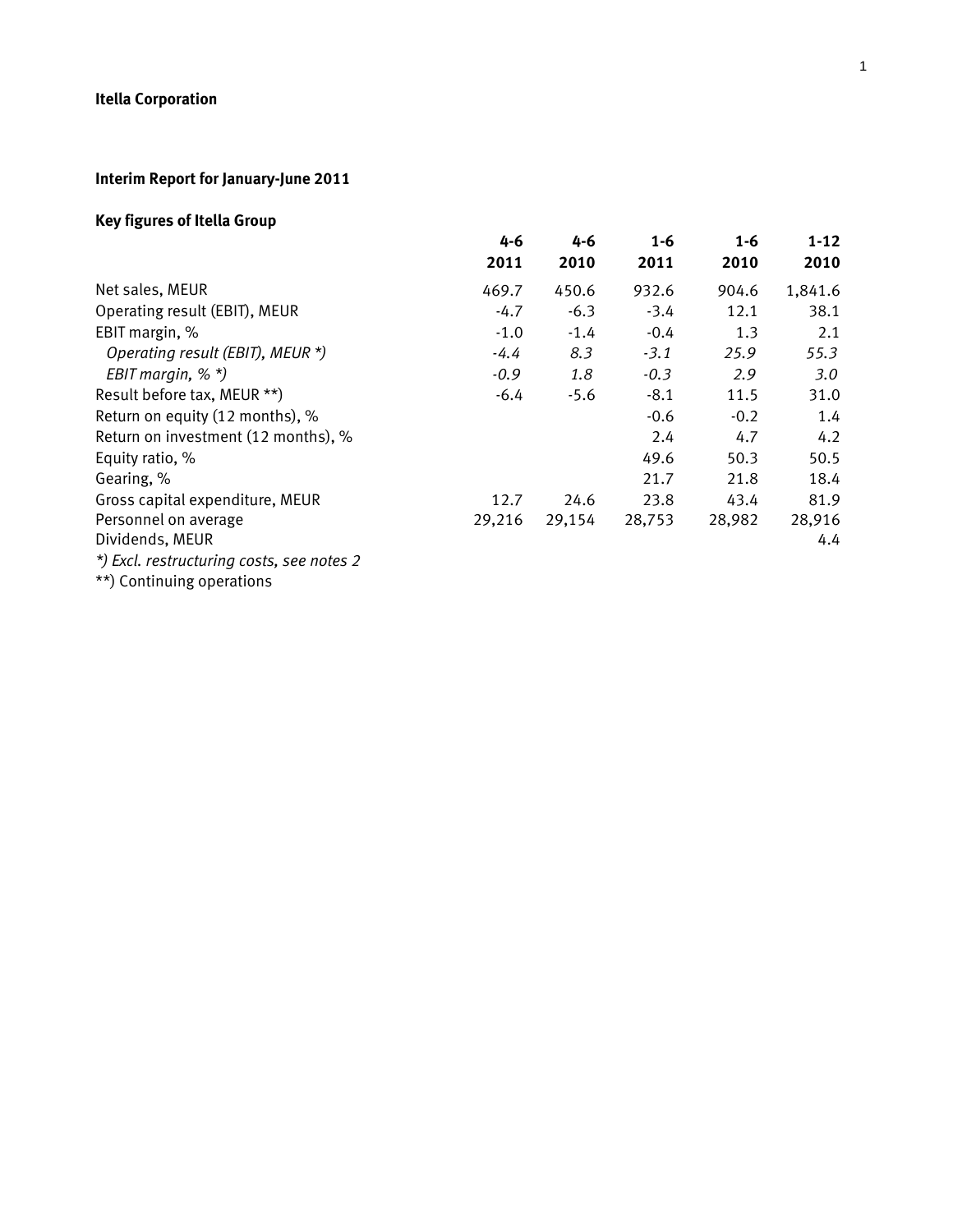| <b>Consolidated Income Statement</b>                 |         |         |         |                |          |
|------------------------------------------------------|---------|---------|---------|----------------|----------|
|                                                      | $4 - 6$ | $4 - 6$ | $1 - 6$ | $1 - 6$        | $1 - 12$ |
| <b>EUR million</b>                                   | 2011    | 2010    | 2011    | 2010           | 2010     |
| <b>Net sales</b>                                     | 469.7   | 450.6   | 932.6   | 904.6          | 1,841.6  |
| Other operating income                               | 4.2     | 2.5     | 8.0     | 6.8            | 14.5     |
| Share of associated companies' results               | 0.0     | 0.0     | 0.1     | 0.0            | 0.1      |
| <b>Materials and services</b>                        | 139.1   | 120.7   | 265.9   | 238.8          | 504.9    |
| Employee benefits                                    | 227.9   | 229.3   | 452.9   | 447.7          | 877.9    |
| Depreciation and amortisation                        | 21.2    | 21.6    | 42.4    | 42.6           | 85.4     |
| Other operating expenses                             | 90.5    | 87.9    | 182.9   | 170.3          | 349.8    |
| <b>Operating result (EBIT)</b>                       | $-4.7$  | $-6.3$  | $-3.4$  | 12.1           | 38.1     |
| % of net sales                                       | $-1.0%$ | $-1.4%$ | $-0.4%$ | 1.3%           | 2.1%     |
| Financial income and expenses                        | $-1.7$  | 0.6     | $-4.6$  | $-0.6$         | $-7.1$   |
| <b>Result before income tax</b>                      | $-6.4$  | $-5.6$  | $-8.1$  | 11.5           | 31.0     |
| % of net sales                                       | $-1.4%$ | $-1.2%$ | $-0.9%$ | 1.3%           | 1.7%     |
| Income tax                                           | $-2.2$  | $-1.9$  | $-5.4$  | $-10.7$        | $-17.5$  |
| Result for the financial period from continuing      |         |         |         |                |          |
| operations                                           | $-8.6$  | $-7.5$  | $-13.5$ | 0.8            | 13.6     |
| % of net sales                                       | $-1.8%$ | $-1.7%$ | $-1.4%$ | 0.1%           | 0.7%     |
| Result for the financial period from discontinued    |         |         |         |                |          |
| operations                                           | 0.0     |         | $-0.6$  |                | $-5.7$   |
| Income tax                                           |         |         |         |                | 1.5      |
| Result for the financial period from discontinued    |         |         |         |                |          |
| operations                                           | 0.0     | Ξ.      | $-0.6$  | $\blacksquare$ | $-4.2$   |
| <b>Result for the financial period</b>               | $-8.5$  | $-7.5$  | $-14.2$ | 0.8            | 9.3      |
| % of net sales                                       | $-1.8%$ | $-1.7%$ | $-1.5%$ | 0.1%           | 0.5%     |
| Result for the financial period attributable to      |         |         |         |                |          |
| Parent company shareholders                          | $-8.5$  | $-7.6$  | $-14.2$ | 0.7            | 9.3      |
| Non-controlling interest                             | 0.0     | 0.1     | 0.0     | 0.1            | 0.0      |
|                                                      | $-8.5$  | $-7.5$  | $-14.2$ | 0.8            | 9.3      |
| <b>Comprehensive Consolidated Income Statement</b>   |         |         |         |                |          |
| <b>Result for the financial period</b>               | $-8.5$  | $-7.5$  | $-14.2$ | 0.8            | 9.3      |
| Other items of comprehensive income                  |         |         |         |                |          |
| Available-for-sale financial assets                  | 0.0     | 0.1     | $-0.1$  | 0.1            | 0.0      |
| <b>Translation differences</b>                       | $-1.8$  | 13.0    | 0.0     | 38.3           | 20.0     |
| <b>Comprehensive income for the financial period</b> | $-10.3$ | 5.6     | $-14.2$ | 39.2           | 29.3     |
| Comprehensive income attributable to                 |         |         |         |                |          |
| Parent company shareholders                          | $-10.3$ | 5.5     | $-14.2$ | 39.1           | 29.3     |
| Non-controlling interest                             | 0.0     | 0.1     | 0.0     | 0.1            | 0.0      |
|                                                      | $-10.3$ | 5.6     | $-14.2$ | 39.2           | 29.3     |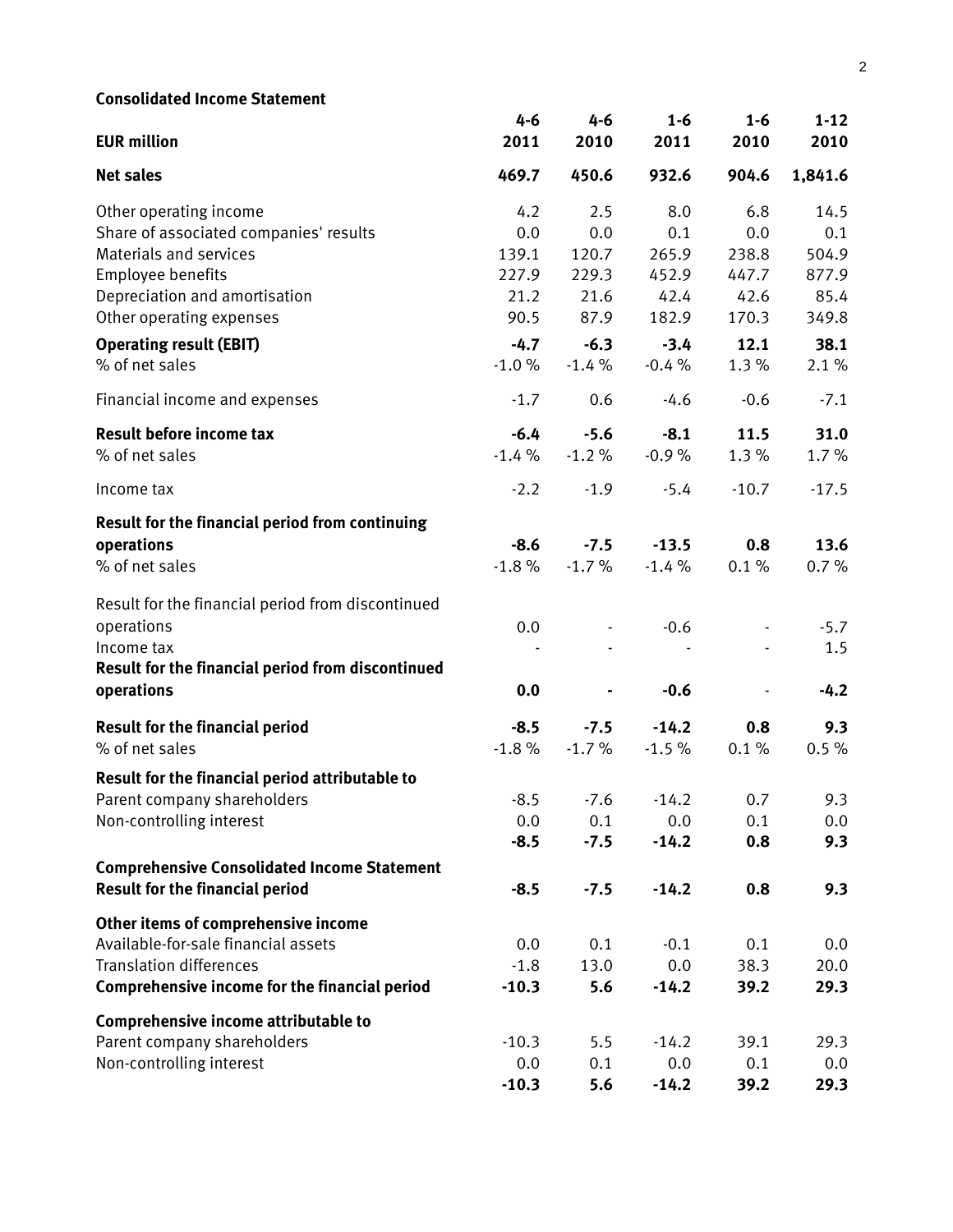| <b>Consolidated Balance Sheet</b>                                                |                 |                 |                 | 3 |
|----------------------------------------------------------------------------------|-----------------|-----------------|-----------------|---|
| <b>EUR million</b>                                                               | 30 June<br>2011 | 30 June<br>2010 | 31 Dec<br>2010  |   |
| <b>Non-current assets</b>                                                        |                 |                 |                 |   |
| Goodwill                                                                         | 170.4           | 167.0           | 170.9           |   |
| Other intangible assets                                                          | 69.5            | 77.6            | 73.5            |   |
| Investment property                                                              | 4.0             | 4.2             | 4.1             |   |
| Property, plant and equipment<br>Investments in associated companies             | 669.0<br>0.8    | 724.9<br>0.6    | 684.6<br>0.7    |   |
| Other non-current investments                                                    | 1.4             | 1.9             | 1.4             |   |
| Non-current receivables                                                          | 11.2            | 7.5             | 9.7             |   |
| Deferred tax assets                                                              | 15.0            | 15.4            | 14.8            |   |
| <b>Total non-current assets</b>                                                  | 941.3           | 999.2           | 959.8           |   |
| <b>Current assets</b>                                                            |                 |                 |                 |   |
| Inventories                                                                      | 6.6             | 6.1             | 5.9             |   |
| Trade and other receivables<br>Current tax assets                                | 287.3<br>13.7   | 284.1<br>9.5    | 290.0<br>5.2    |   |
| Financial assets available-for-sale                                              | 2.1             | 2.5             | 2.2             |   |
| Financial assets at fair value through profit or loss                            | 56.0            | 62.8            | 58.5            |   |
| Cash and cash equivalents                                                        | 77.8            | 81.2            | 75.6            |   |
| <b>Total current assets</b>                                                      | 443.5           | 446.3           | 437.4           |   |
| Non-current assets classified as held for sale                                   | 13.9            |                 | 14.9            |   |
| <b>Total assets</b>                                                              | 1,398.7         | 1,445.5         | 1,412.1         |   |
| <b>Equity</b>                                                                    |                 |                 |                 |   |
| Share capital                                                                    | 70.0            | 70.0            | 70.0            |   |
| Contingency reserve                                                              | 142.7           | 142.7           | 142.7           |   |
| Fair value reserve                                                               | 0.0             | 0.1             | 0.0             |   |
| <b>Translation differences</b><br>Retained earnings                              | $-0.8$<br>472.4 | 17.6<br>484.4   | $-0.8$<br>492.2 |   |
| Equity attributable to equity holders of the parent                              |                 |                 |                 |   |
| company                                                                          | 684.4           | 714.7           | 704.1           |   |
| Equity attributable to equity holders of the non-                                |                 |                 |                 |   |
| controlling interest                                                             | 0.0             | 1.8             | 0.0             |   |
| <b>Total equity</b>                                                              | 684.4           | 716.6           | 704.2           |   |
| <b>Non-current liabilities</b>                                                   |                 |                 |                 |   |
| Deferred tax liabilities                                                         | 51.5            | 51.3            | 50.4            |   |
| Non-current interest-bearing liabilities                                         | 200.0           | 229.3           | 214.2           |   |
| Other non-current liabilities                                                    | 17.6            | 15.7            | 17.7            |   |
| Non-current provisions                                                           | 15.7            | 15.8            | 15.7            |   |
| Defined benefit pension plan obligations<br><b>Total non-current liabilities</b> | 7.5<br>292.4    | 6.5<br>318.5    | 6.6<br>304.7    |   |
| <b>Current liabilities</b>                                                       |                 |                 |                 |   |
| Current interest-bearing liabilities                                             | 82.5            | 71.1            | 49.4            |   |
| Trade payables and other liabilities                                             | 332.0           | 321.3           | 351.2           |   |
| <b>Current tax liabilities</b>                                                   | 5.8             | 4.0             | 0.3             |   |
| Current provisions                                                               | 1.0             | 14.1            | 1.6             |   |
| <b>Total current liabilities</b>                                                 | 421.4           | 410.4           | 402.6           |   |
| Liabilities associated with non-current assets                                   |                 |                 |                 |   |
| classified as held for sale                                                      | 0.5             |                 | 0.6             |   |
| <b>Total liabilities</b>                                                         | 714.3           | 728.9           | 707.9           |   |
| <b>Total equity and liabilities</b>                                              | 1,398.7         | 1,445.5         | 1,412.1         |   |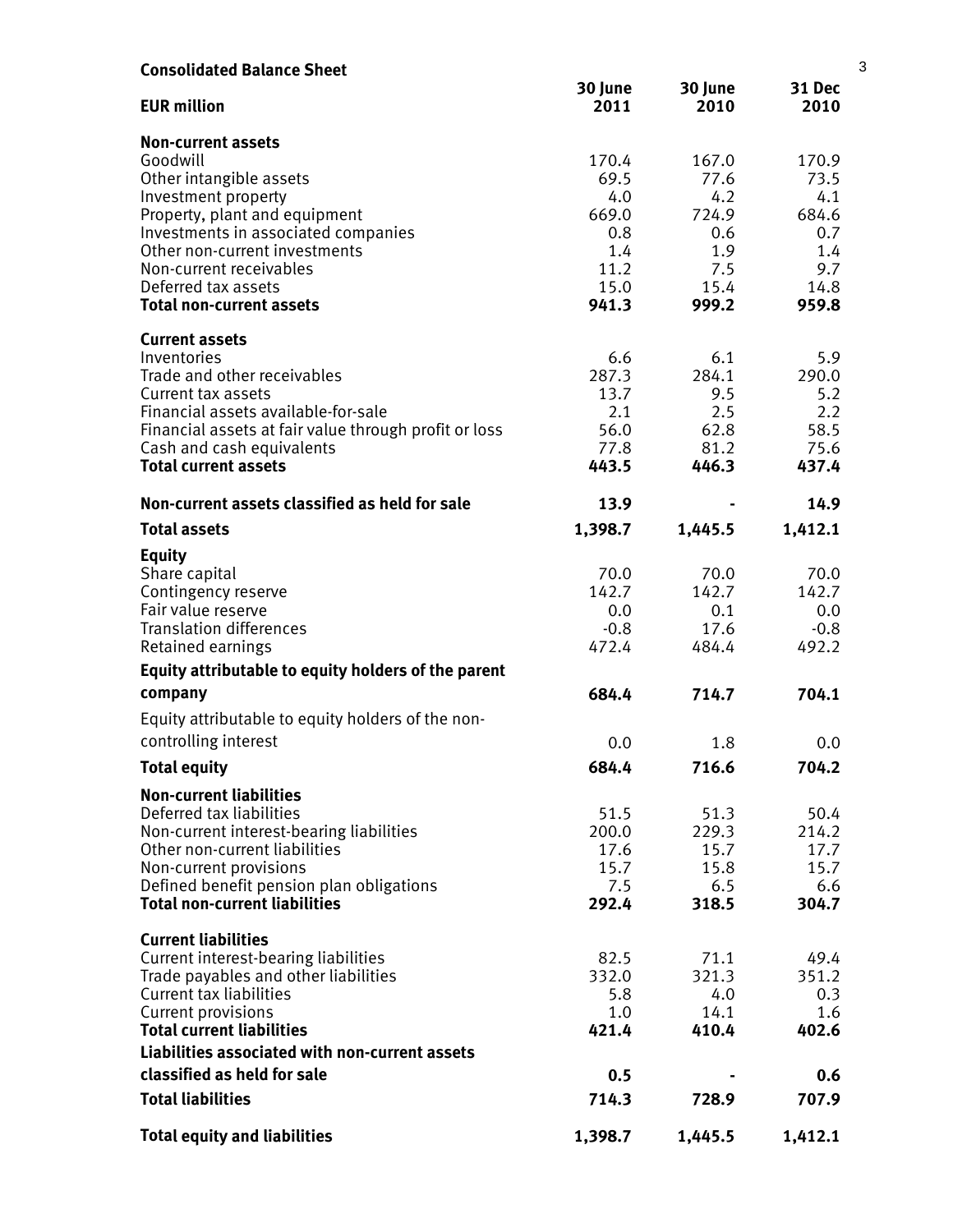# **Consolidated Cash Flow Statement**

| Consolidated Cash Tlow Statement                                |         |         |          |
|-----------------------------------------------------------------|---------|---------|----------|
|                                                                 | $1 - 6$ | $1-6$   | $1 - 12$ |
| <b>EUR million</b>                                              | 2011    | 2010    | 2010     |
| <b>Result for the financial period</b>                          | $-14.2$ | 0.8     | 9.3      |
| Total adjustments                                               | 53.8    | 53.4    | 113.6    |
| Change in net working capital                                   | $-19.2$ | $-10.4$ | $-7.6$   |
| Cash flow before financial items and income tax                 | 20.4    | 43.8    | 115.4    |
| Financial items (net)                                           | $-5.0$  | 0.8     | $-8.3$   |
| Tax paid                                                        | $-8.1$  | $-24.8$ | $-25.1$  |
| <b>Cash flow from operating activities (net)</b>                | 7.4     | 19.8    | 81.9     |
| Acquisition of subsidiaries less cash and cash equivalents      | $-2.6$  | $-0.1$  | $-1.4$   |
| Purchase of intangible assets and property, plant and           |         |         |          |
| equipment                                                       | $-21.2$ | $-43.4$ | $-80.3$  |
| Proceeds from sale of intangible and tangible assets            | 0.1     | 1.5     | 4.2      |
| Change in financial assets at fair value through profit or loss | 2.7     | 15.3    | 20.2     |
| Cash flow from other investments                                | 1.2     | 0.0     | 1.2      |
| Cash flow from investing activities (net)                       | $-19.8$ | $-26.7$ | $-56.1$  |
| Change in loans (net)                                           | 22.2    | 11.2    | $-22.6$  |
| Finance lease principal payments                                | $-3.3$  | $-4.1$  | $-8.3$   |
| Acquisition of non-controlling interest                         |         |         | $-2.7$   |
| Dividends paid                                                  | $-4.4$  |         | $-0.1$   |
| <b>Cash flow from financing activities (net)</b>                | 14.5    | 7.1     | $-33.7$  |
| Change in cash and cash equivalents                             | 2.2     | 0.3     | $-7.9$   |
| Cash and cash equivalents at period-start                       | 75.6    | 82.3    | 82.3     |
| Effect of changes in exchange rates                             | 0.1     | $-1.3$  | 1.2      |
| Change in fair value of cash and cash equivalents               | 0.0     | 0.0     | 0.0      |
| Cash and cash equivalents at period-end                         | 77.8    | 81.2    | 75.6     |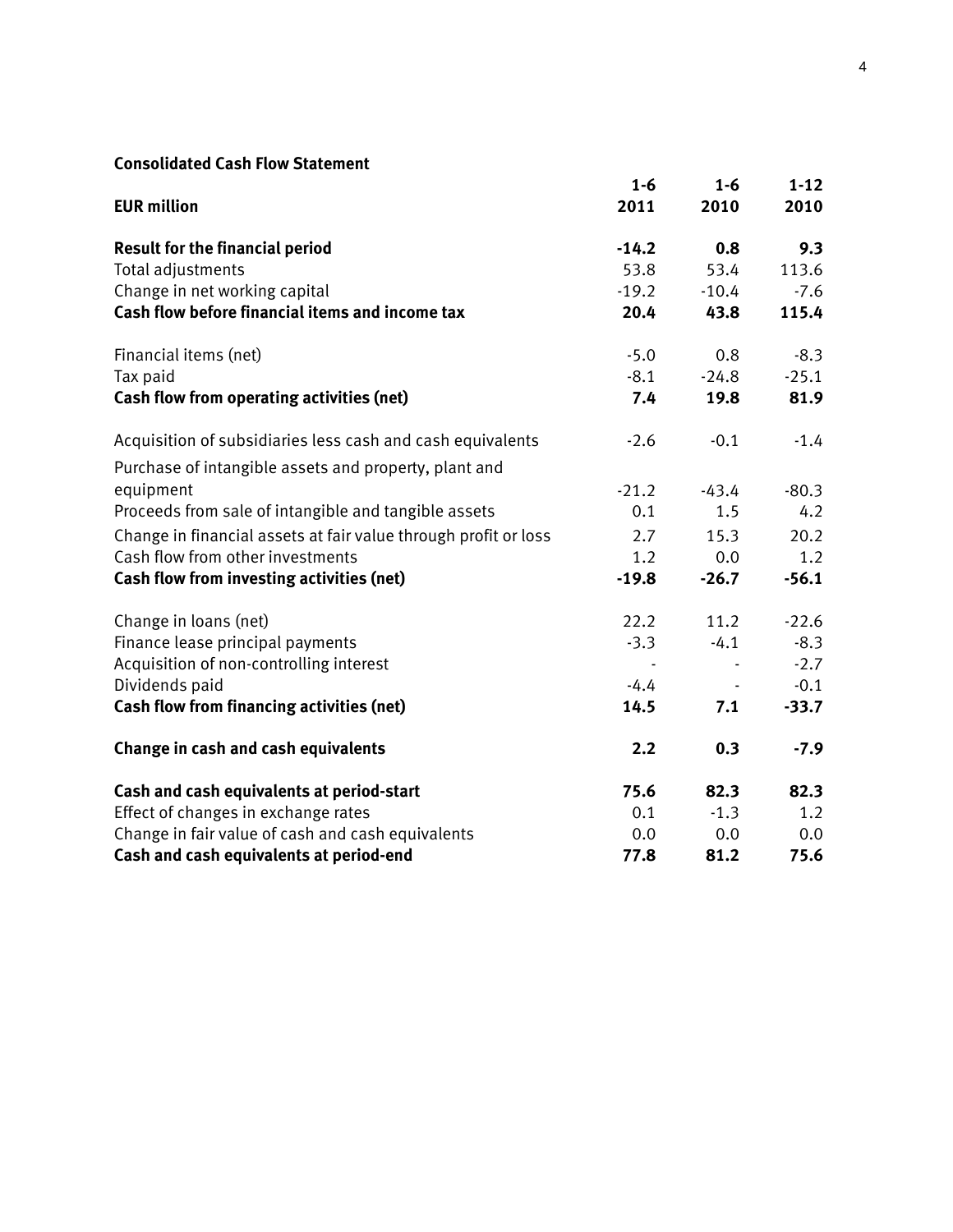# **Statement of Changes in Shareholders' Equity**

| <b>EUR million</b><br>Equity attributable to equity holders of the parent company |                      |                        |                              |                                   |                             |              |                     |                       |
|-----------------------------------------------------------------------------------|----------------------|------------------------|------------------------------|-----------------------------------|-----------------------------|--------------|---------------------|-----------------------|
|                                                                                   | <b>Share capital</b> | Contingency<br>reserve | <b>Fair value</b><br>reserve | <b>Translation</b><br>differences | <b>Retained</b><br>earnings | <b>Total</b> | Non-<br>controlling | interest Total equity |
| Equity 1 Jan 2010                                                                 | 70.0                 | 142.7                  | 0.0                          | $-20.7$                           | 483.6                       | 675.6        | 1.6                 | 677.2                 |
| Result for the financial period                                                   |                      |                        |                              |                                   | 0.7                         | 0.7          | 0.1                 | 0.8                   |
| Change in fair value reserve                                                      |                      |                        | 0.1                          |                                   |                             | 0.1          |                     | 0.1                   |
| Change in translation differences                                                 |                      |                        |                              | 38.3                              |                             | 38.3         |                     | 38.3                  |
| Equity 30 June 2010                                                               | 70.0                 | 142.7                  | 0.1                          | 17.6                              | 484.4                       | 714.7        | 1.8                 | 716.6                 |
| Equity 1 Jan 2011                                                                 | 70.0                 | 142.7                  | 0.0                          | $-0.8$                            | 492.2                       | 704.1        | 0.0                 | 704.1                 |
| Dividends paid                                                                    |                      |                        |                              |                                   | $-4.4$                      | $-4.4$       |                     | $-4.4$                |
| Result for the financial period                                                   |                      |                        |                              |                                   | $-14.2$                     | $-14.2$      |                     | $-14.2$               |
| Other change                                                                      |                      |                        |                              |                                   | $-1.1$                      | $-1.1$       |                     | $-1.1$                |
| Change in translation differences                                                 |                      |                        |                              | 0.0                               |                             | 0.0          |                     | 0.0                   |
| Equity 30 June 2011                                                               | 70.0                 | 142.7                  | 0.0                          | $-0.8$                            | 472.4                       | 684.4        | 0.0                 | 684.4                 |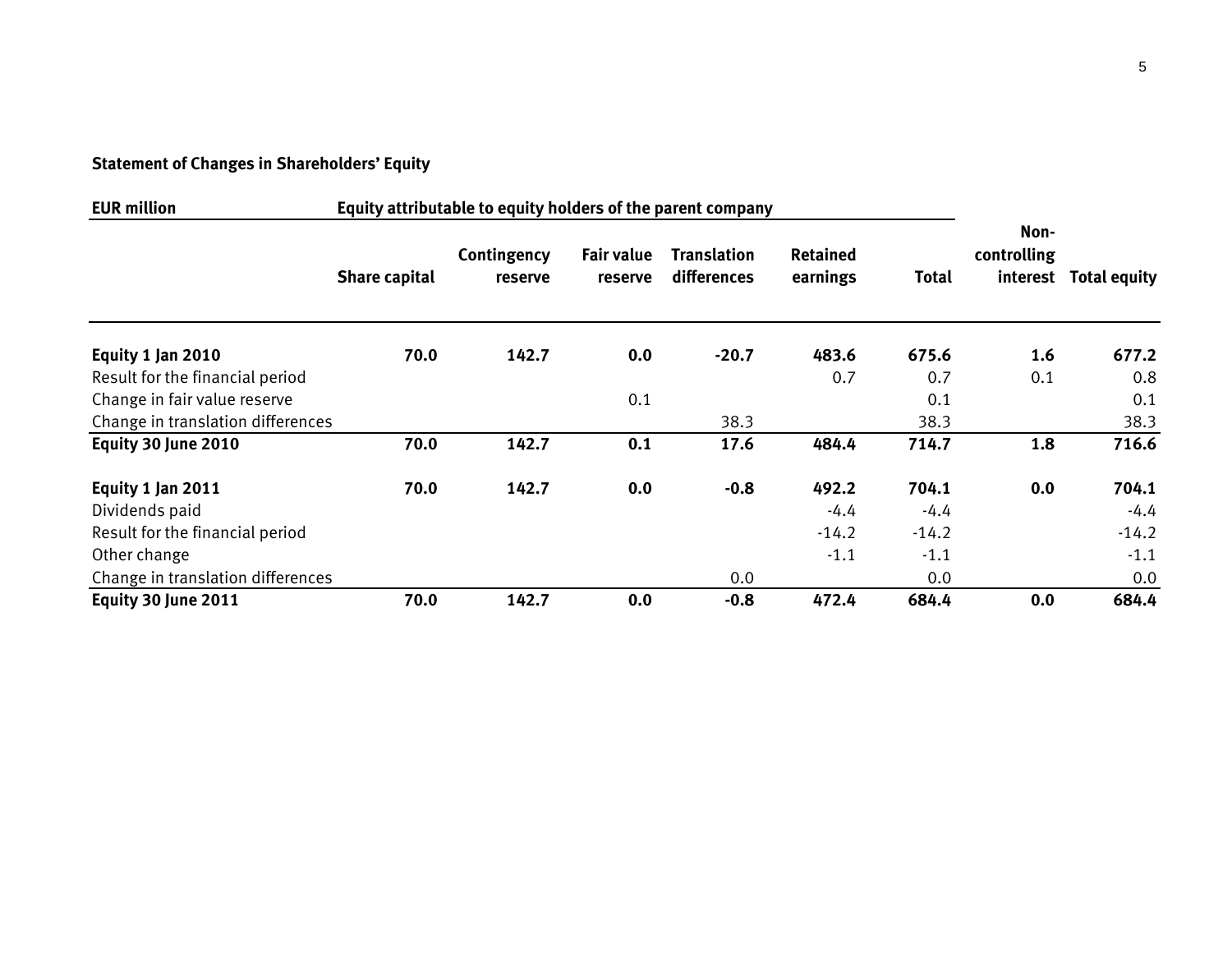#### **Notes**

#### **1. Accounting Principles**

The Financial statements review was prepared in accordance with IAS 34 'Interim Financial Reporting' and in line with the same accounting principles as those used in Itella's financial statements for 2010. Itella has applied the currently valid IFRS standards and interpretations in the preparation of this interim report. The figures shown have been rounded, which is why the sum total of individual figures may differ from that shown here.

From January 1, 2011 Itella Group's accounting principles of certain financial instruments has been changed and Itella has started to apply fair value hedge accounting according to the IAS 39 for the interest rate swap hedging the fixed rate loan. The hedged item is Itella's fixed rate EUR 150 million bond of which EUR 70 million amount is in hedging relationship and the hedging instrument is the interest rate swap of EUR 70 million. The hedge is effective and it meets the IAS 39 criteria for fair value hedge accounting.

The information presented in this report is unadited.

#### **2. Segment Information**

The reorganization of the parent company's legal structure implemented on January 1, 2011, and certain transactions previously handled as internal cost allocation between business operations will now be recorded as net sales charged by one Group company to another. This change will result in an increase in intra-group net sales and eliminations. These transactions are for example group's internal freight service and ICT service.

At the beginning of January 2011 electronic mailbox and archive service (Itella's service offered to consumers called Netposti) and also the payment service center in Kouvola relocated to Itella Mail Communications. Communications.

Comparative figures have been adjusted accordingly.

|                                    | 4-6     | 4-6     | $1 - 6$  | $1 - 6$  | $1 - 12$ |
|------------------------------------|---------|---------|----------|----------|----------|
| <b>EUR million</b>                 | 2011    | 2010    | 2011     | 2010     | 2010     |
| Net sales by business segment      |         |         |          |          |          |
| Itella Mail Communications         | 283.8   | 280.8   | 566.3    | 565.9    | 1,141.8  |
| inter-segment sales                | $-9.9$  | $-10.9$ | $-20.6$  | $-21.5$  | $-41.6$  |
| Itella Information                 | 65.4    | 63.4    | 136.0    | 131.7    | 259.7    |
| inter-segment sales                | $-3.4$  | $-2.8$  | $-6.5$   | $-5.5$   | $-11.2$  |
| Itella Logistics                   | 182.9   | 166.4   | 357.1    | 322.8    | 677.3    |
| inter-segment sales                | $-49.1$ | $-46.9$ | $-99.8$  | $-89.9$  | $-184.6$ |
| Other operations                   | 14.9    | 16.3    | 29.8     | 30.1     | 55.0     |
| inter-segment sales                | $-14.7$ | $-15.6$ | $-29.6$  | $-28.9$  | $-54.8$  |
| Total eliminations (Interim sales) | $-77.1$ | $-76.2$ | $-156.6$ | $-145.9$ | $-292.2$ |
| <b>Total</b>                       | 469.7   | 450.6   | 932.6    | 904.6    | 1,841.6  |

6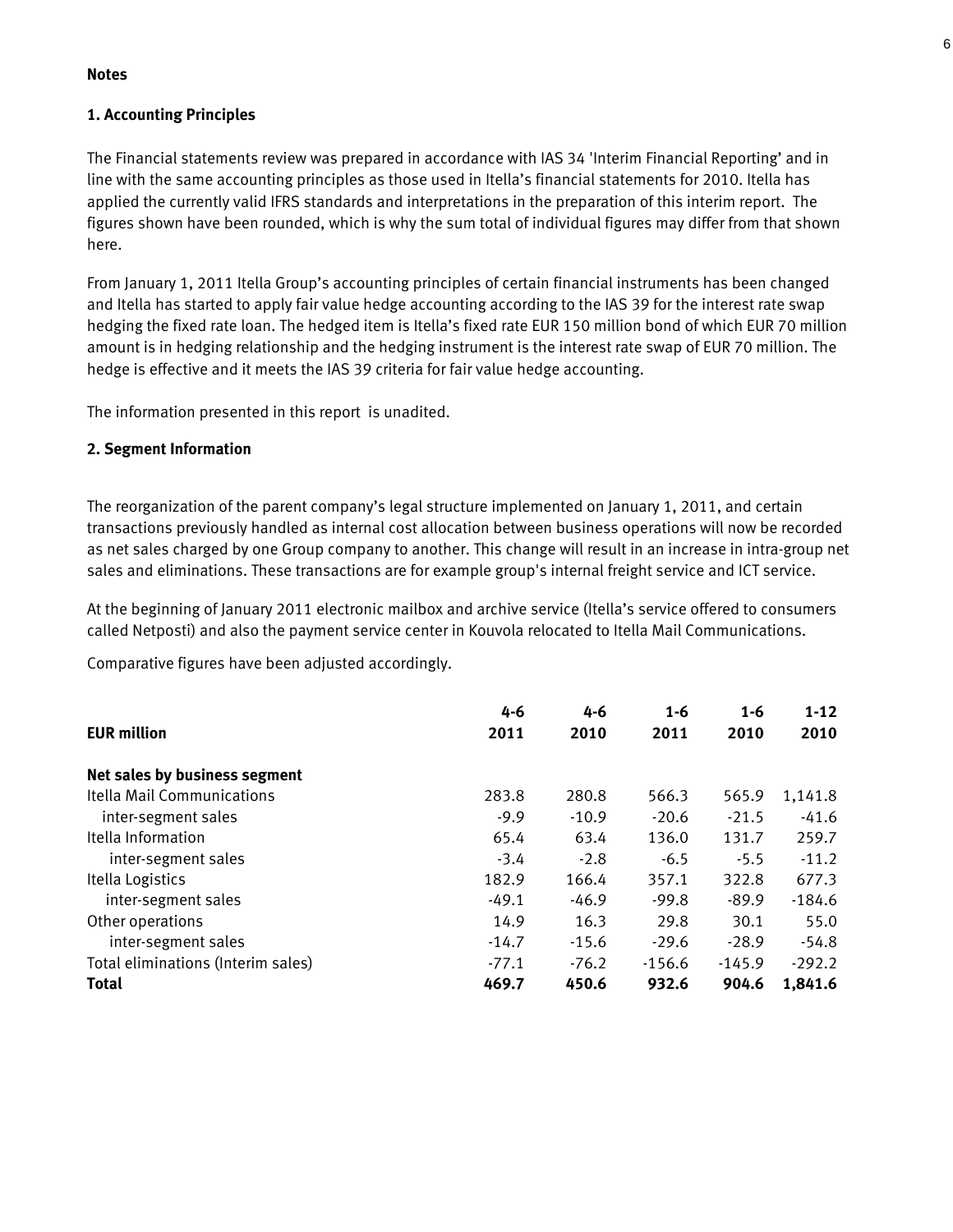|                                                    | 4-6    | 4-6    | $1 - 6$ | $1 - 6$ | $1 - 12$ |
|----------------------------------------------------|--------|--------|---------|---------|----------|
| <b>EUR million</b>                                 | 2011   | 2010   | 2011    | 2010    | 2010     |
| <b>Operating result (EBIT) by business segment</b> |        |        |         |         |          |
| Itella Mail Communications                         | 4.8    | $-2.2$ | 10.3    | 19.6    | 53.3     |
| Itella Information                                 | $-1.2$ | 1.6    | 3.6     | 7.3     | 12.8     |
| Itella Logistics                                   | $-3.7$ | $-2.0$ | $-8.8$  | $-8.6$  | $-10.7$  |
| Other operations                                   | $-4.7$ | $-3.8$ | $-8.6$  | $-6.4$  | $-17.2$  |
| <b>Total</b>                                       | $-4.7$ | $-6.3$ | $-3.4$  | 12.1    | 38.1     |
| <b>Restructuring costs by business segment</b>     |        |        |         |         |          |
| <b>Itella Mail Communications</b>                  |        | 13.7   |         | 13.6    | 15.9     |
| Itella Information                                 | 0.3    | 0.0    | 0.3     | 0.0     | 1.2      |
| Itella Logistics                                   |        | 0.1    |         | 0.1     | 0.1      |
| Other operations                                   |        | 0.7    |         | 0.1     | 0.0      |
| <b>Total</b>                                       | 0.3    | 14.5   | 0.3     | 13.8    | 17.3     |
| <b>Operating result (EBIT) by business segment</b> |        |        |         |         |          |
| excluding restructuring cost                       |        |        |         |         |          |
| <b>Itella Mail Communications</b>                  | 4.8    | 11.6   | 10.3    | 33.2    | 69.2     |
| Itella Information                                 | $-0.9$ | 1.6    | 3.9     | 7.3     | 14.0     |
| Itella Logistics                                   | $-3.7$ | $-1.9$ | $-8.8$  | $-8.5$  | $-10.6$  |
| Other operations                                   | $-4.7$ | $-3.0$ | $-8.6$  | $-6.3$  | $-17.2$  |
| <b>Total</b>                                       | $-4.4$ | 8.3    | $-3.1$  | 25.9    | 55.4     |
| <b>Financial income and expenses</b>               | $-1.7$ | 0.6    | $-4.6$  | $-0.6$  | $-7.1$   |
| Result before income tax                           | $-6.4$ | $-5.6$ | $-8.1$  | 11.5    | 31.0     |
|                                                    |        |        | 30 June | 30 June | 31 Dec   |
| <b>EUR million</b>                                 |        |        | 2011    | 2010    | 2010     |
| <b>Assets</b>                                      |        |        |         |         |          |
| Itella Mail Communications                         |        |        | 480.7   | 460.5   | 471.3    |
| Itella Information                                 |        |        | 163.1   | 162.6   | 167.0    |
| Itella Logistics                                   |        |        | 617.9   | 647.1   | 621.7    |
| Other operations and unallocated                   |        |        | 173.6   | 183.3   | 160.3    |
| Eliminations                                       |        |        | $-36.8$ | $-7.9$  | $-8.2$   |
| <b>Total</b>                                       |        |        | 1,398.7 | 1,445.5 | 1,412.1  |
| <b>Liabilities</b>                                 |        |        |         |         |          |
| <b>Itella Mail Communications</b>                  |        |        | 248.1   | 238.4   | 251.4    |
| Itella Information                                 |        |        | 40.9    | 36.7    | 39.3     |
| Itella Logistics                                   |        |        | 108.5   | 92.9    | 100.3    |
| Other operations and unallocated                   |        |        | 353.6   | 368.7   | 325.1    |
| Eliminations                                       |        |        | $-36.8$ | $-7.9$  | $-8.2$   |
| <b>Total</b>                                       |        |        | 714.3   | 728.9   | 707.9    |
| <b>Personnel at period-end</b>                     |        |        |         |         |          |
| <b>Itella Mail Communications</b>                  |        |        | 20,499  | 20,754  | 19,314   |
| Itella Information                                 |        |        | 2,174   | 1,937   | 1,942    |
| Itella Logistics                                   |        |        | 7,578   | 7,852   | 7,724    |
| Other operations                                   |        |        | 43      | 42      | 42       |
| <b>Total</b>                                       |        |        | 30,294  | 30,585  | 29,022   |